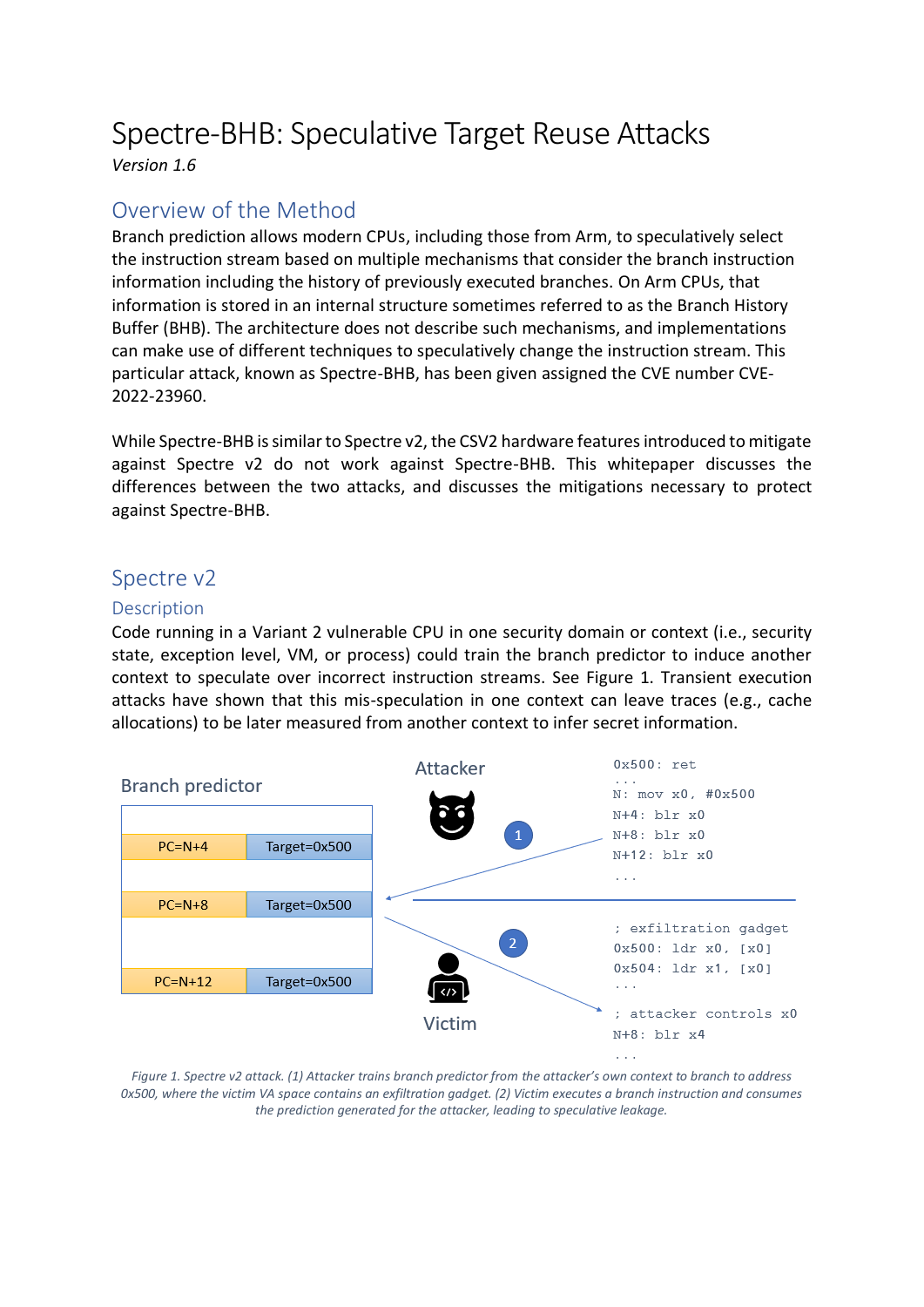## CSV2

Arm added FEAT CSV2 which provides additional restrictions on the architecture to filter branch prediction by the hardware described context (e.g., security state + exception level + VMID  $+$  ASID, and optionally SCXTNUM<sup>1</sup>) that the processor is in. The purpose of these restrictions is to prevent code running at one context from training the branch predictors in an attacker-controlled way, that could induce other contexts to speculatively leak secret data. With FEAT\_CSV2, code running in one context cannot inject the targets consumed by branch predictions in another context. See Figure 2.



*Figure 2. FEAT\_CSV2 separates predictions by context, in such a way that predictions made for the attacker cannot be consumed by the victim. (1) Attacker trains branch predictor from her own context to branch to address 0x500, where the victim VA space contains an exfiltration gadget. (2) Victim executes a branch instruction, but because the entry's context differs no prediction is made.*

<sup>&</sup>lt;sup>1</sup> Software Context Numbers allow to define finer grained contexts to separate security domains running in the same process. For instance, to separate an eBPF program from the rest of the kernel, or isolate the JavaScript code in a web browser.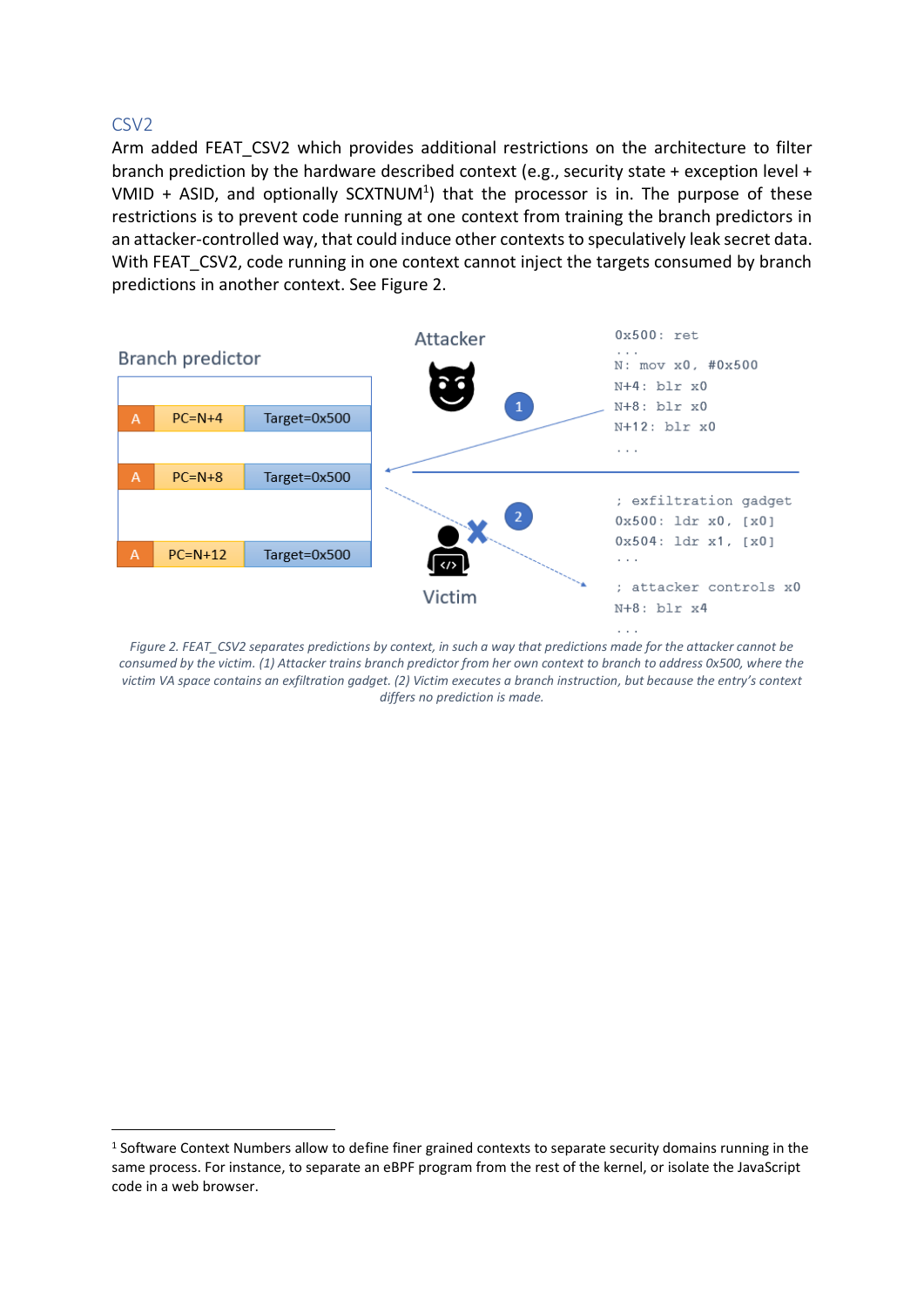# Spectre-BHB Description

Since FEAT CSV2 stops an attacker from controlling predictions in another context, instead, Spectre-BHB forces and exploits the mis-prediction of the victim's own predictions. For that, it relies on the fact that many implementations use, along with the branch information, a globally shared branch history to inform branch predictions. In such implementations, the attacker could tamper the branch history from one context and force mis-predictions in another context, leading to speculative execution of incorrect instruction streams. See Figure 3.



*Figure 3. (1) Victim runs normally, executing an indirect branch with different safe targets ("foo" and "bar"), and some other branch to a potential (given the right register values) exfiltration "gadget". This makes several branch predictions in the victim's context. (2) The attacker tampers the global branch history, forcing the combination of PC=N and history to alias with the "gadget" entry. (3) The victim executes an allegedly safe branch that is mis-predicted , redirecting the control flow to a gadget that, with attacker controlled registers, causes speculative leakage.*

### Practicality of target reuse attacks

The complexity of this attack is higher than conventional Spectre v2, as it requires:

- 1. The existence of an exfiltration primitive in the victim's domain that is predicted as a valid branch target as the result of the victim's normal execution.
- 2. Attacker's control over the mis-prediction (e.g., via the branch history) right before the branch; the more instructions executed in between—the attacker's control sequence and the victim's branch—the less control.

This contrasts traditional Spectre v2, where the attacker could directly train the predictor across contexts with arbitrary branch targets. Furthermore, since a valid target will usually point to a valid function entry point rather than right to the exfiltration gadget, a longer speculation window is required. That's not sufficient to stop an attack, but adds to the list of constraints.

Branch target misprediction is an inherent problem of any efficient predictor implementation. For instance, in the best case, consider an indirect branch with multiple targets. It is unlikely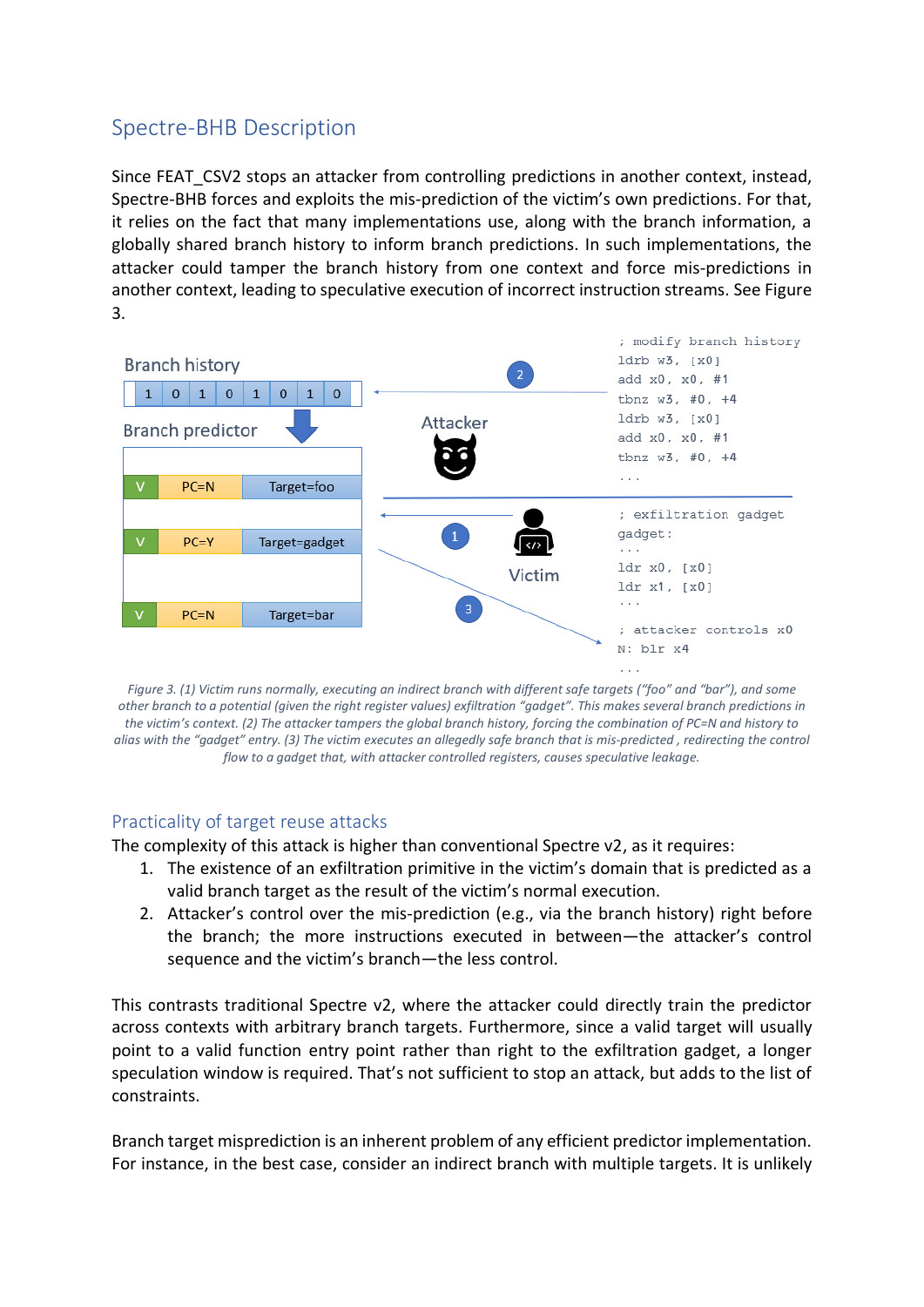that the predictor will not mis-predict from time to time. This case is similar to the conditional branch misprediction of Spectre v1, where the attacker invokes the victim several times to train the prediction into a certain direction before triggering the mis-speculation.

The problem is however exacerbated when the predictor can mix targets used by branches at different locations (among an aliased subset or among all branches), and even more when the attacker has active control over the misprediction (e.g., via the branch history). This control implies that the attacker can reliably repeat a specific misprediction: deterministically (i.e., occurs each time), or probabilistically (i.e., occurs after enough repetitions).

## **Mitigations**

To protect against attacks across exception levels or security states , Arm recommends adding a loop to discard the branch history on exception entry to a higher exception level. That loop will execute some core specific number ("K") of iterations.

If the core implements the Speculation Barrier instruction (SB), then the following sequence should be used:

```
 MOV x0, #K // core specific number 
loop: 
    B PC+4 
    SUBS x0, x0, #1 
    BNE loop
    SB
```
Otherwise, the following sequence should be used:

```
 MOV x0, #K // core specific number 
loop: 
   B PC+4 
    SUBS x0, x0, #1 
    BNE loop
    DSB NSH
    ISB
```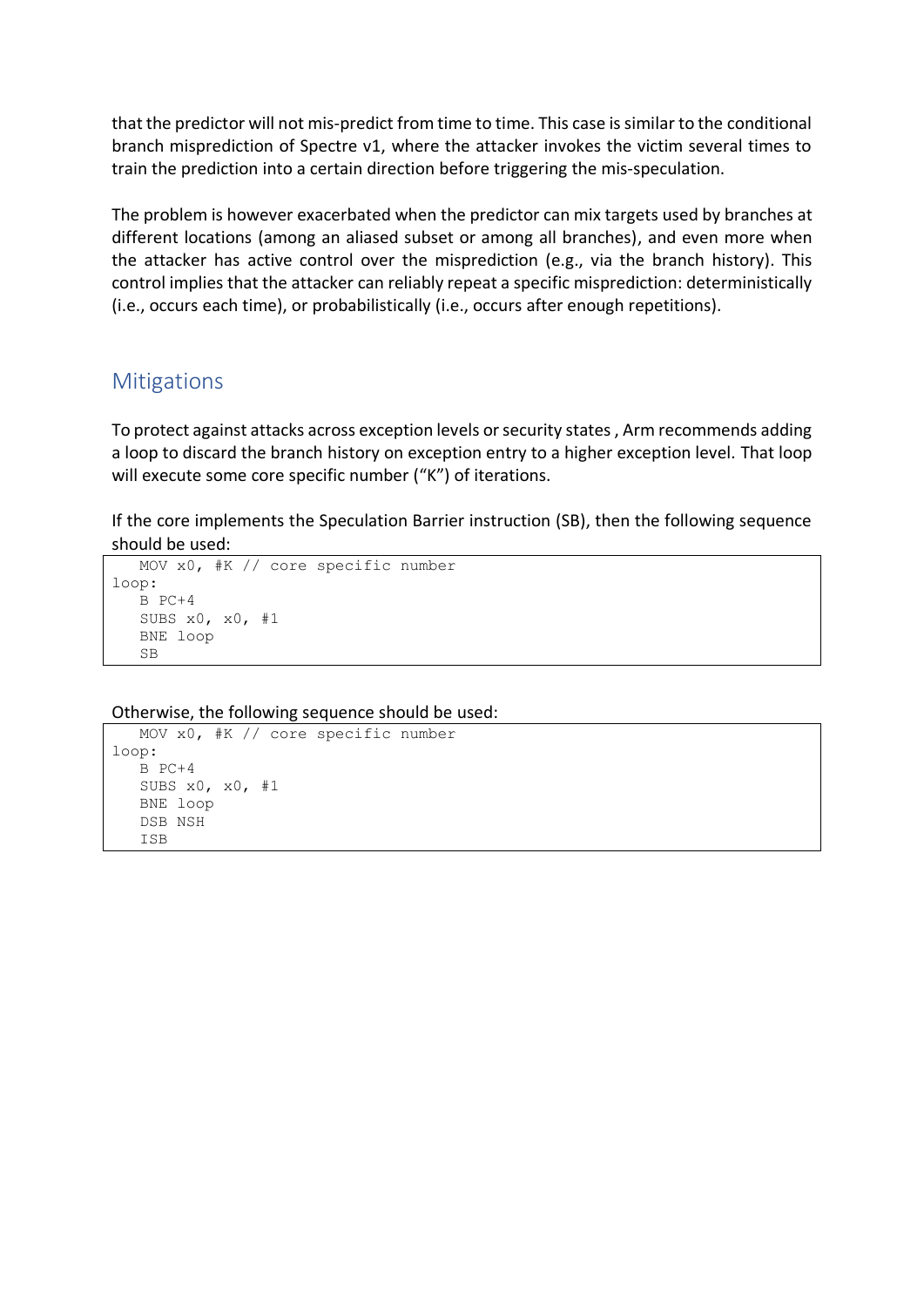Table 1 contains the list of affected cores and their required K values.

| Core                     | <b>FEAT CSV2</b> | <b>K</b> value     |
|--------------------------|------------------|--------------------|
| Cortex-A15               | N/A              | 8                  |
| Cortex-A57               | 0000             | 8                  |
| Cortex-A65               | 0001             | (see note 4 below) |
| Cortex-A65AE             | 0000             | (see note 4 below) |
| Cortex-A72 prior to r1p0 | 0000             | 8                  |
| Cortex-A72 from r1p0     | 0001             | 8                  |
| Cortex-A73               | N/A              | (see note 2 below) |
| Cortex-A75               | N/A              | (see note 2 below) |
| Cortex-A76               | 0001             | 24                 |
| Cortex-A76AE             | 0001             | 24                 |
| Cortex-A77               | 0001             | 24                 |
| Cortex-A78               | 0001             | 32                 |
| Cortex-A78AE             | 0001             | 32                 |
| Cortex-A78C              | 0001             | 32                 |
| Cortex-X1                | 0001             | 32                 |
| Cortex-X2                | 0010             | 32                 |
| Cortex-A710              | 0010             | 32                 |
| Neoverse E1              | 0001             | (see note 4 below) |
| Neoverse N1              | 0001             | 24                 |
| Neoverse N2              | 0010             | 32                 |
| Neoverse V1              | 0001             | 32                 |

*Table 1. Number of iterations required to override the branch history. CSV2 values: 0b0000=not disclosed; 0b0001=protected w/o SCXTNUM; 0b0010=protected and SCXTNUM.* 

### Notes:

- 1. Even though the Cortex-A15, the Cortex-A57, and the Cortex-A72 prior to r1p0 do not implement FEAT CSV2, the mitigation with the loop iterations specified for the Cortex-A72 from r1p0 will work to mitigate against Spectre-BHB.
- 2. Mitigating Spectre-BHB on the Cortex-A73 and Cortex-A75 requires the entire branch predictor to be invalidated, regardless of whether or not the revision implements FEAT CSV2. In Aarch64, functionality can only be implemented in firmware. Accordingly, a new Secure Monitor Call SMCCC\_ARCH\_WORKAROUND\_3 is specified to implement the mitigation on these (and similarly affected) cores.
- 3. While the Cortex-A510 does implement FEAT CSV2, there is sufficiently limited load speculation that it should not be possible to create a practical attack using Spectre-BHB.
- 4. At publication time, Arm is still researching the mitigation sequence for the Cortex-A65, Cortex-A65AE, and Neoverse E1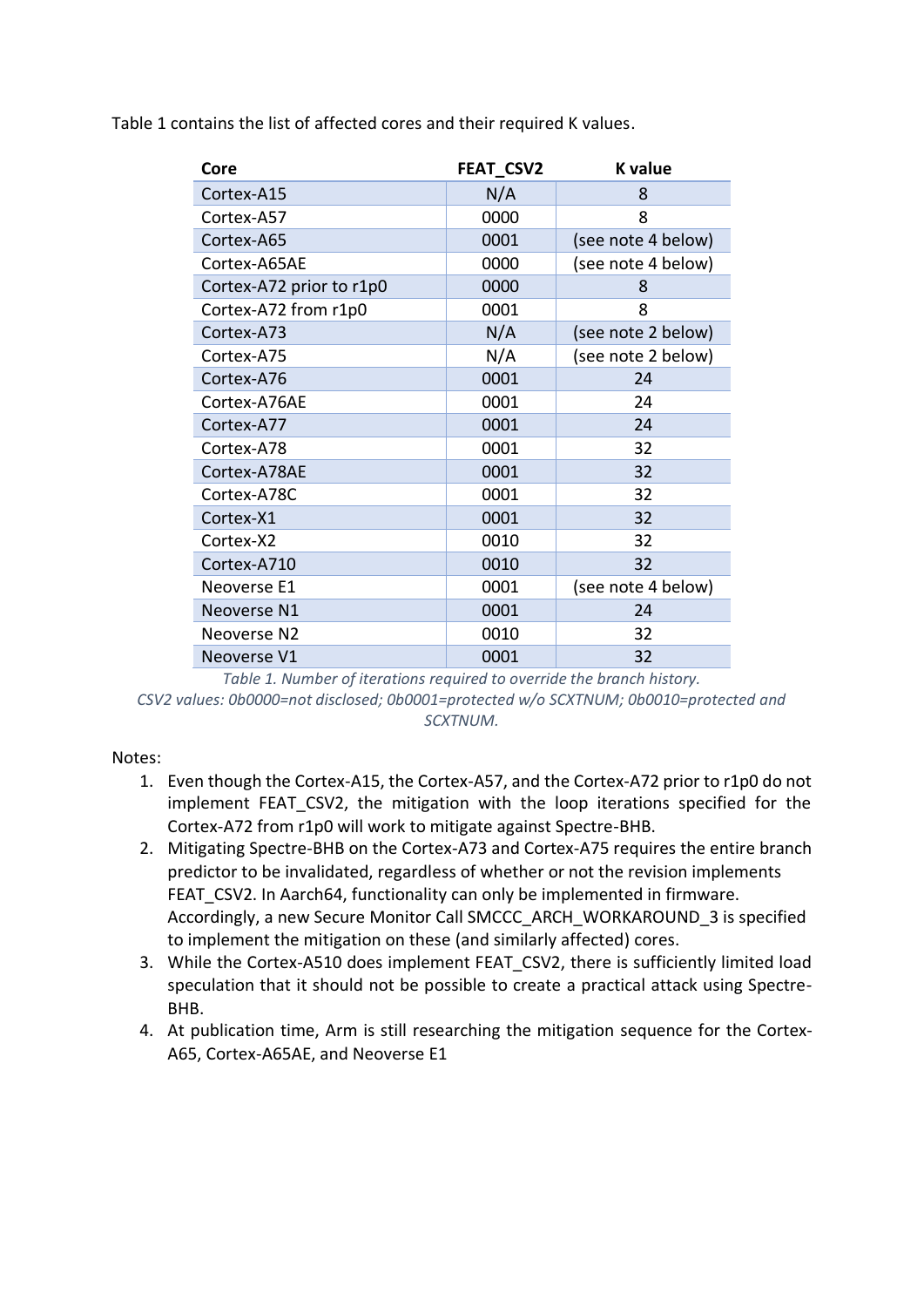#### Cores without FEAT\_CSV2

The mitigations for Spectre v2, which involve flushing all branch predictions via an implementation specific route on every context switch, will also mitigate against Spectre-BHB. Accordingly, this is the recommended mitigation for cores that do not implement FEAT\_CSV2. In those processors, it is also possible to use the mitigation described above to protect only against Spectre-BHB.

#### Same context attacks

Environments like eBPF augment the risk of this class of attacks. eBPF programs can run in the same context as the rest of the kernel, allowing attackers 1) to insert exfiltration gadgets (removing the need to find a suitable one in the kernel), and 2) to control the misprediction from the same context (rendering mitigations triggered on context switch insufficient).

Given the broad range of attack vectors for eBPF, and the high-performance requirements, Arm strongly recommends that systems ensure that only eBPF code supplied by trusted parties is used. Please note that since eBPF is not supplied or developed by Arm, we cannot guarantee security for different instances of eBPF.

Please also note that some environments provide mechanisms for signing eBPF code for ensuring the trustworthy nature of this code.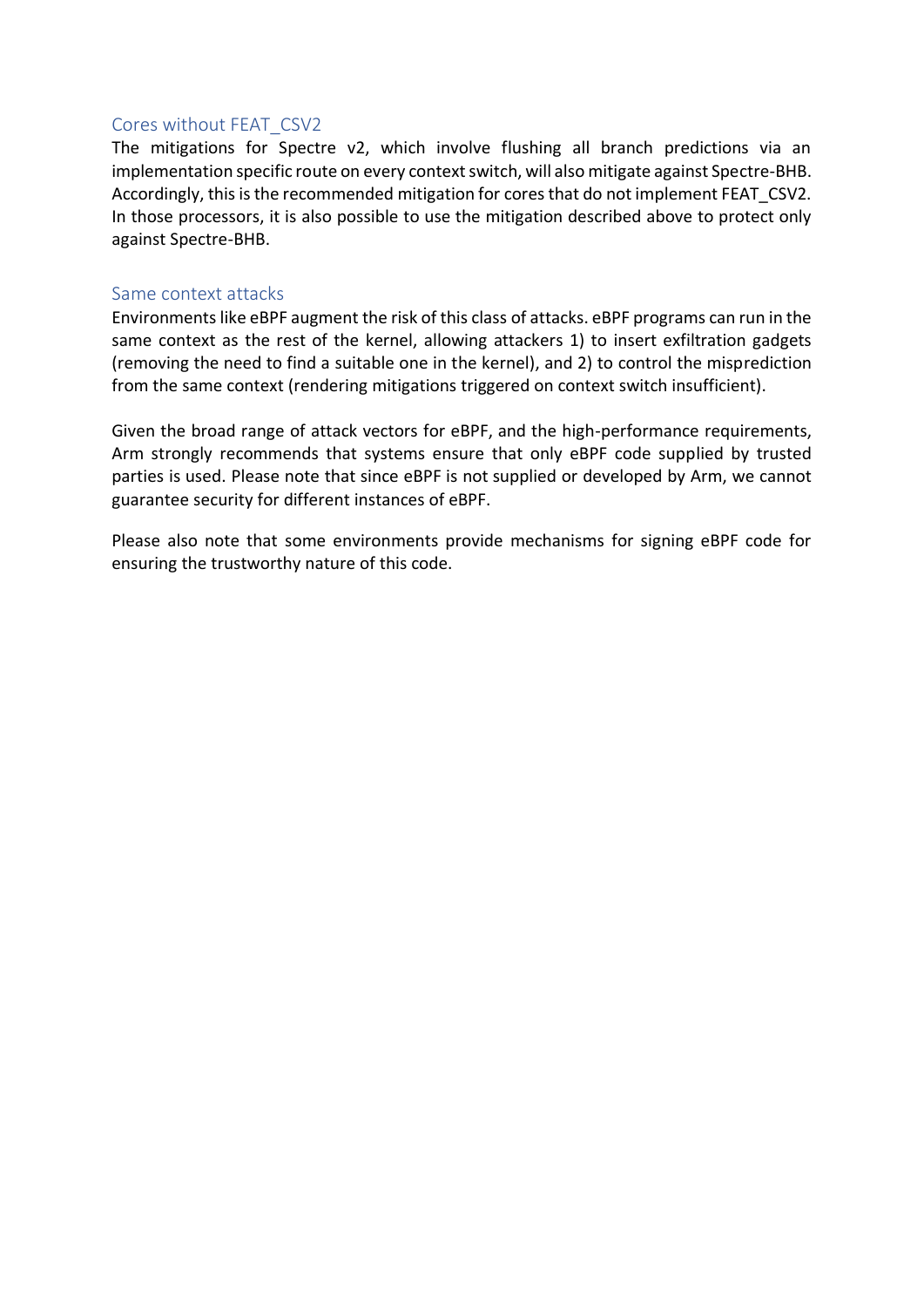# Future mitigations- CLRBHB

A new instruction, CLRBHB will be added in HINT space. This instruction is implemented as part of FEAT\_CLRBHB, which is a optional in all versions of the architecture from Armv8.0 to Armv8.8, and from Armv9.0 to Armv9.3.

CLRBHB clears the branch history for the current context to the extent that branch history information created before the CLRBHB instruction cannot be used by code before the CLRBHB instruction to exploitatively control the execution of any code in the current context appearing in program order after the instruction.

Allocation:

- AArch64: the CLRBHB instruction is allocated in Hint space, using HINT #22.
- AArch32, T32: HINT 001, with option 0110 is allocated as CLRBHB
- AArch32, A32: Move Special Register and Hints (immediate) instructions with R:imm4 ==00000 and imm12== (0000)00010110 is allocated as CLRBHB

Current implementations are protected against Spectre-BHB with the current loop value, while future implementations that might need a larger loop value would have built the ClearBHB instruction so this sequence would be generically useful.

For future implementations, code that knows that ClearBHB has been implemented could omit the loop.

The ClearBHB instruction is completed by a subsequent ISB instruction executed by the same core.

An ID field ID\_AA64ISAR2\_EL1<31:28> is allocated as the CLRBHB field for the identification of CLRBHB in AArch64 as follows:

- $\bullet$  0000 Hint #22 is a NOP
- 0001 Hint #22 is implemented as CLRBHB

All other values reserved.

The ID\_ISAR6/ID\_ISAR6\_EL1<31:28> field is allocated as the CLRBHB field for the identification of CLRBHB in AArch32 as follows:

- $\bullet$  0000 CLRBHB is a NOP
- 0001 The CLRBHB instruction is implemented All other values reserved.